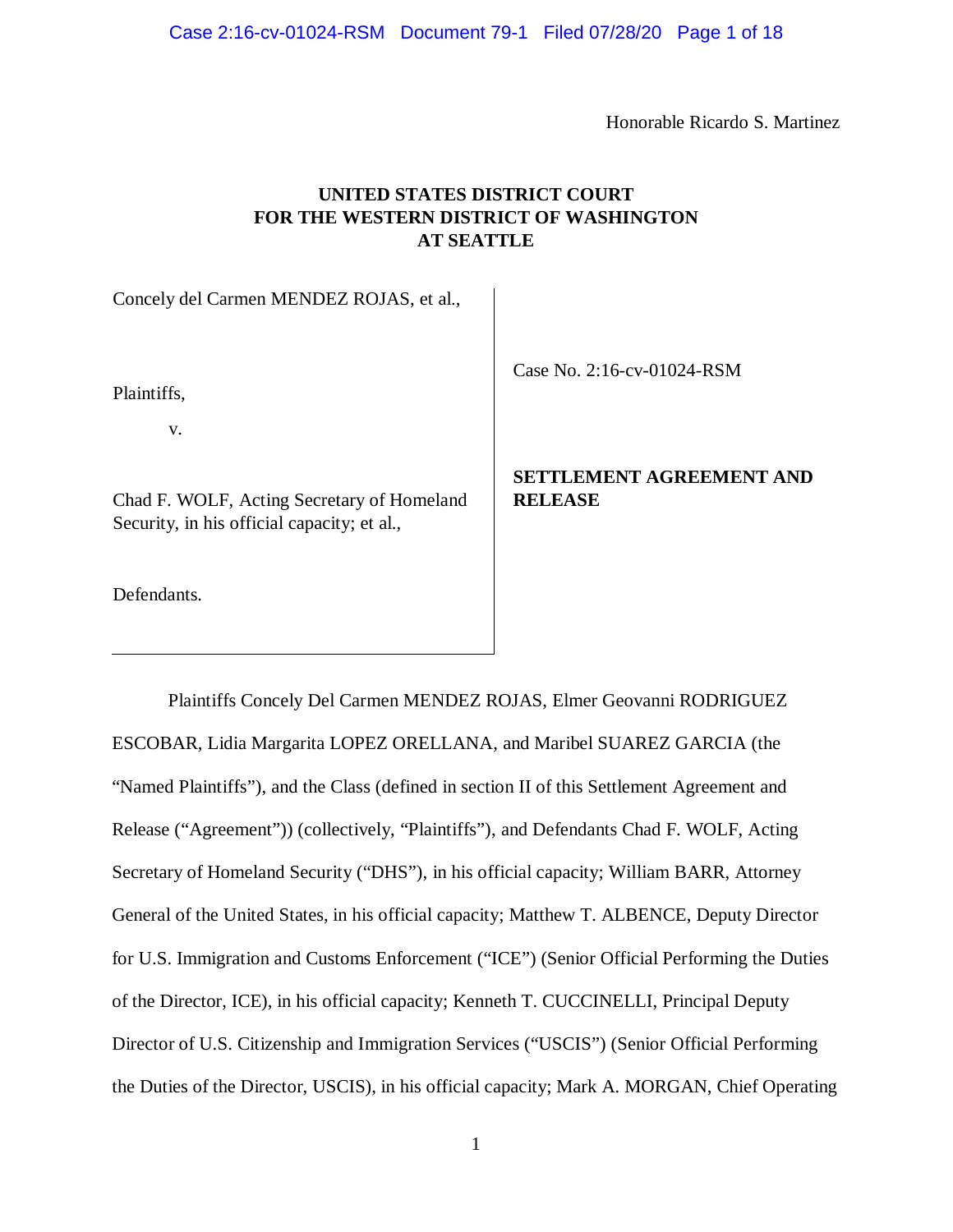Officer and Senior Official Performing the Duties of the Commissioner of U.S. Customs and

Border Protection ("CBP"), in his official capacity; and James MCHENRY, Director of the

Executive Office for Immigration Review ("EOIR"), in his official capacity (collectively,

"Defendants") (together with the Plaintiffs, the "Parties"); by and through their attorneys, hereby

enter into this Agreement, as of the date it is executed by all Parties hereto and effective upon

approval of the Court pursuant to Rule 23 of the Federal Rules of Civil Procedure.

# **I. RECITALS**

### **WHEREAS:**

- On June 30, 2016, Plaintiffs filed a class action complaint alleging that the DHS Defendants failed to provide asylum seekers with notice of the statutory deadline requiring filing of an asylum application within one year of arrival in the United States ("one-year deadline") and alleging that DHS and EOIR Defendants failed to create a uniform procedural mechanism that ensures asylum seekers the opportunity to comply with that deadline;
- On January 10, 2017, the Court granted Plaintiffs' motion for class certification, certifying the following classes:

**Class A ("Credible Fear Class"):** All individuals who have been released or will be released from DHS custody after they have been found to have a credible fear of persecution within the meaning of 8 U.S.C.  $\S$  1225(b)(1)(B)(v) and did not receive notice from DHS of the one-year deadline to file an asylum application as set forth in 8 U.S.C. § 1158(a)(2)(B);

- i) **A.I.:** All individuals in Class A who *are not* in removal proceedings and who either (a) have not yet applied for asylum or (b) applied for asylum after one year of their last arrival;
- ii) **A.II.:** All individuals in Class A who *are* in removal proceedings and who either (a) have not yet applied for asylum or (b) applied for asylum after one year of their last arrival;

**Class B ("Other Entrants Class"):** All individuals who have been or will be detained upon entry; express a fear of return to their country of origin; are released or will be released from DHS custody without a credible fear determination; are issued a Notice to Appear (NTA); and did not receive notice from DHS of the one-year deadline to file an asylum application set forth in 8 U.S.C.  $\S$  1158(a)(2)(B);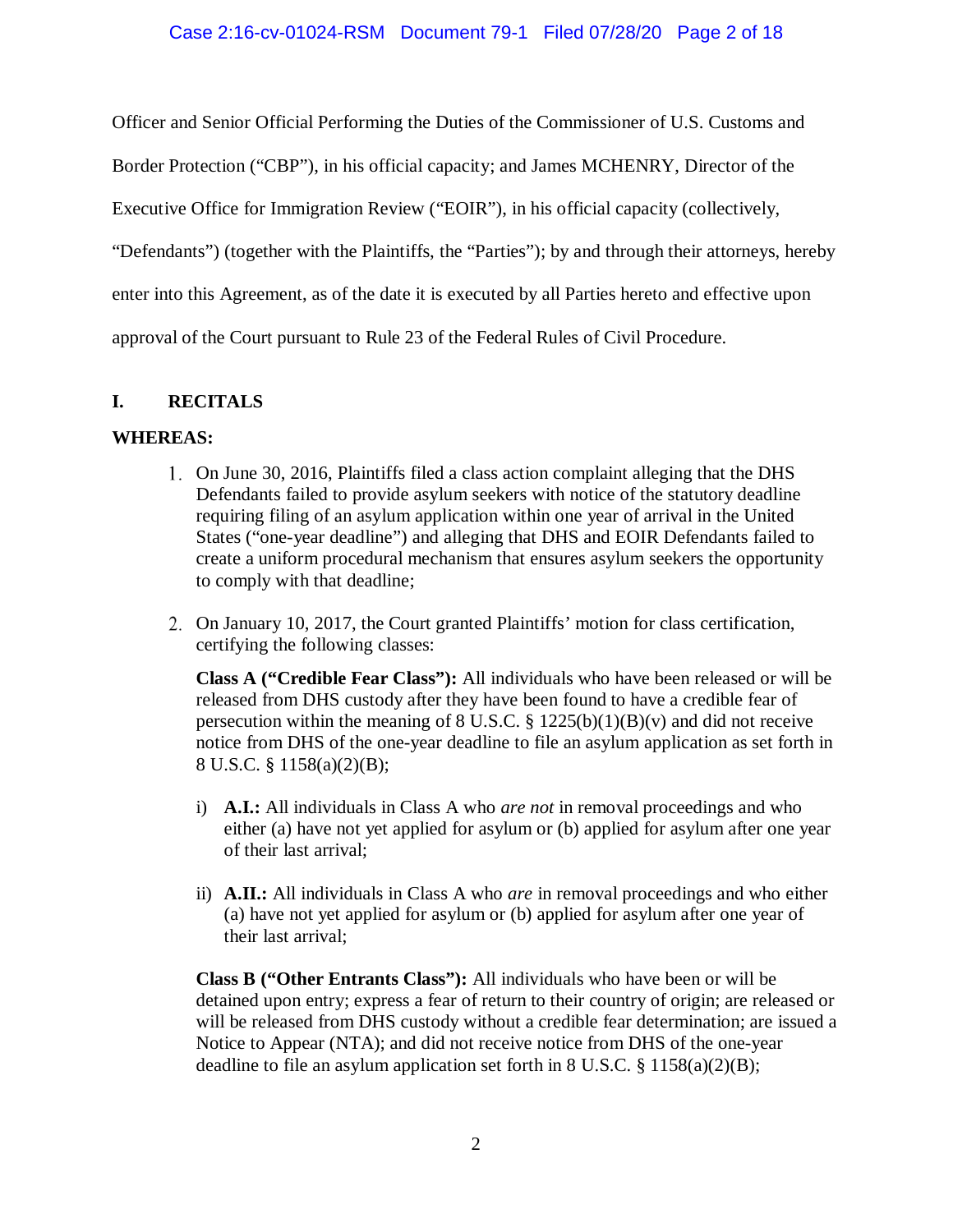- i) **B.I.:** All individuals in Class B who *are not* in removal proceedings and who either (a) have not yet applied for asylum or (b) applied for asylum after one year of their last arrival;
- ii) **B.II.:** All individuals in Class B who *are* in removal proceedings and who either (a) have not yet applied for asylum or (b) applied for asylum after one year of their last arrival;
- On March 29, 2018, the Court granted Plaintiffs' motion for summary judgment. The Court found DHS Defendants' failure to provide all Class members with notice of the one-year deadline violates the Administrative Procedure Act ("APA"), the Immigration and Nationality Act ("INA"), and the Due Process Clause of the Fifth Amendment. The Court also concluded Defendants' failure to provide an adequate mechanism to timely file asylum applications violates the INA and the APA;
- On May 25, 2018, Defendants noticed their appeal of the Court's decision to the Ninth Circuit Court of Appeals;
- On August 2, 2018, the Court granted the Parties' joint stipulated motion to stay all proceedings in the matter, pursuant to an interim agreement, so that the Parties could pursue resolution of the remaining issues in the matter through mediation;
- The Parties, having engaged in mediation, recognize the need to conclude this litigation, which has been pending for more than three and a half years, and desire to resolve this matter by entering into this Agreement, thereby avoiding the time and expense of further litigation;
- The Parties, in consultation with their counsel, have determined that this Agreement is fair, reasonable, adequate, and in the best interests of both Parties;
- Individualized notice will not be provided retrospectively to all Class members under this Agreement. Nothing in this Agreement shall preclude a Class member from asserting extraordinary circumstances as provided by existing law under INA § 208(a)(2)(D) and 8 C.F.R. §§ 208.4(a)(5), 1208.4(a)(5) relating to lack of notice of the one-year deadline, subject to the understanding that this Agreement does not confer any right or privilege with respect to a determination of extraordinary circumstances within the meaning of INA  $\S$  208(a)(2)(D) and 8 C.F.R.  $\S$ § 208.4(a)(5), 1208.4(a)(5).

**NOW THEREFORE**, in recognition that the Parties and the interests of justice are best served by concluding the litigation, subject to the Court's approval and entry of an order consistent with this Agreement, the undersigned Parties, through counsel, hereby **STIPULATE** and **AGREE** as follows: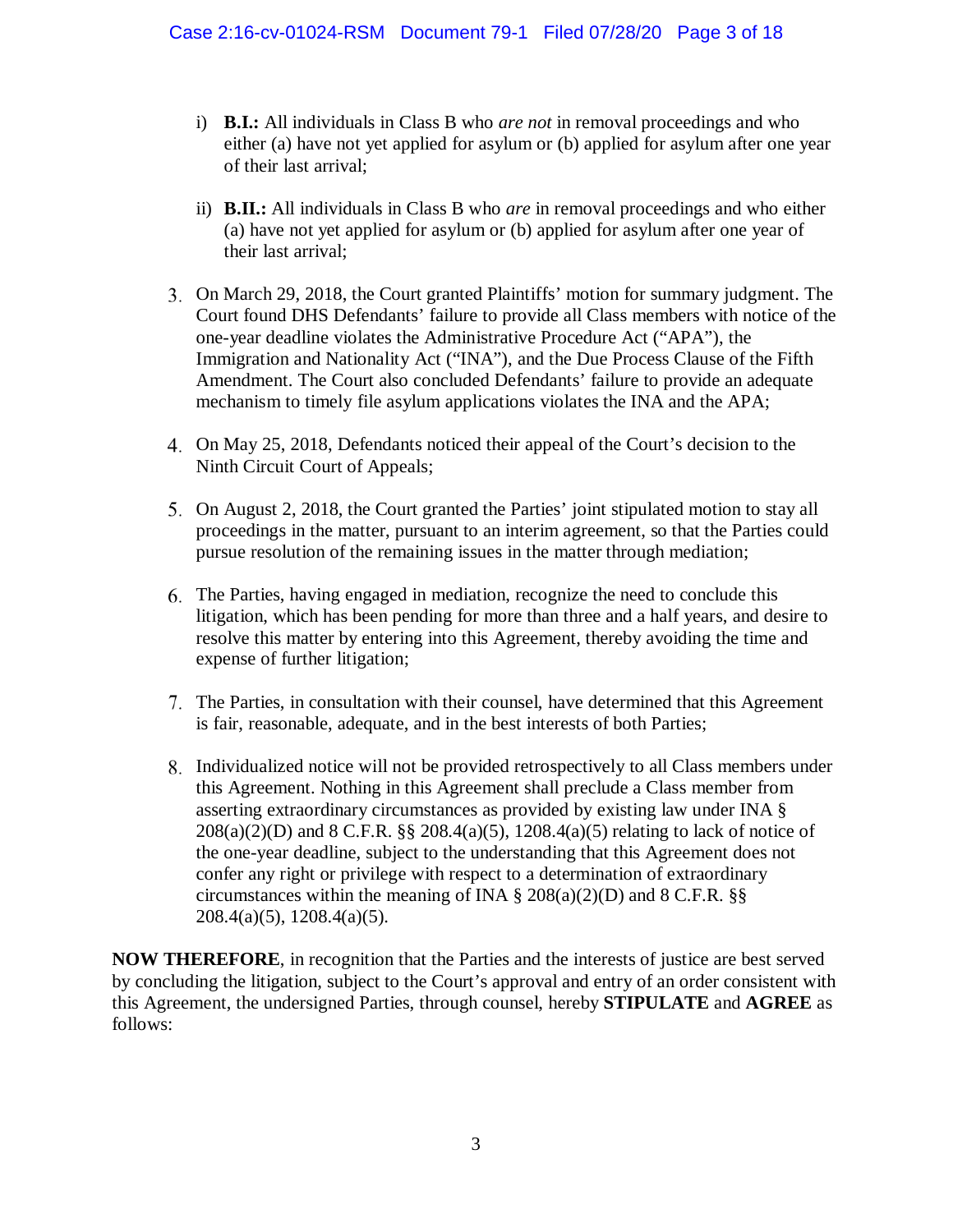# **II. DEFINITIONS**

- 1. Action. "Action" means the lawsuit of *Mendez Rojas, et al. v. Wolf, et al.*, No. 2:16 cv-01024-RSM (W.D. Wash.).
- 2. Classes. As the Classes are defined more narrowly under the settlement than in the Court's Class certification order, the Parties agree to seek the following modification of the Class definitions; this modified definition is subject to the Scope of Class Definitions provisions of section III.A of this Agreement:
	- a. Class A ("Credible Fear Class"): All individuals who were encountered by DHS upon arrival or within fourteen days of unlawful entry; were released by DHS after they have been found to have a credible fear of persecution or torture pursuant to 8 U.S.C. § 1225(b)(1)(B)(ii) and 8 C.F.R. §§ 208.30, 1208.30, 1003.42; and did not receive individualized notice of the one-year deadline to file an asylum application as set forth in 8 U.S.C.  $\S$  1158(a)(2)(B).
		- i) A.I.: All individuals in Class A who *are not* in removal proceedings and who either (a) have not yet applied for asylum or (b) applied for asylum after one year of their last arrival.
		- ii) A.II.: All individuals in Class A who *are* in removal proceedings and who either (a) have not yet applied for asylum or (b) applied for asylum after one year of their last arrival.
	- b. Class B ("Other Entrants Class"): All individuals who were encountered by DHS upon arrival or within fourteen days of unlawful entry; expressed a fear of return to their country of origin; were released by DHS upon issuance of an NTA; and did not receive individualized notice of the one-year deadline to file an asylum application set forth in  $8 \text{ U.S.C. } § 1158(a)(2)(B)$ .
		- i) B.I.: All individuals in Class B who *are not* in removal proceedings and who either (a) have not yet applied for asylum or (b) applied for asylum after one year of their last arrival.
		- ii) B.II.: All individuals in Class B who *are* in removal proceedings and who either (a) have not yet applied for asylum or (b) applied for asylum after one year of their last arrival.
- 3. Class counsel. "Class counsel" or "Plaintiffs' counsel" means counsel appointed by the Court to represent the Classes in accordance with Federal Rule of Civil Procedure  $23(g)$ , as follows: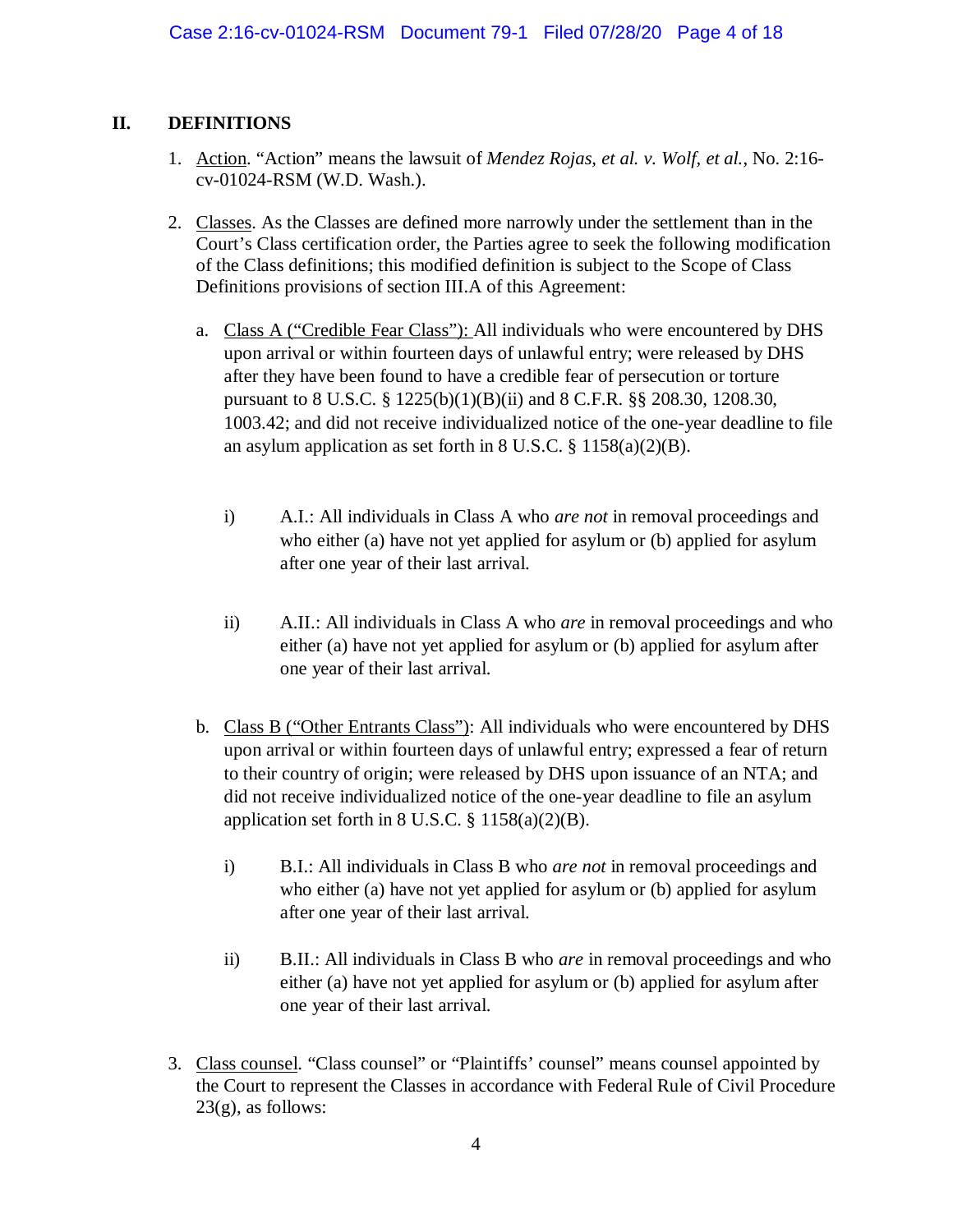Matt Adams NORTHWEST IMMIGRANT RIGHTS PROJECT 615 Second Avenue, Suite 400 Seattle, WA 98104

Vicky Dobrin Hilary Han DOBRIN & HAN, PC 705 Second Avenue, Suite 905 Seattle, WA 98104

Trina Realmuto Kristin Macleod-Ball AMERICAN IMMIGRATION COUNCIL 1318 Beacon Street, Suite 18 Brookline, MA 02446

Mary Kenney Karolina Walters AMERICAN IMMIGRATION COUNCIL 1331 G Street, NW, Suite 200 Washington, D.C. 20005

- 4. Class member. "Class member" means a member of one of the Classes, including named Plaintiffs.
- 5. Court. "Court" means the U.S. District Court for the Western District of Washington.
- 6. Defendants. "Defendants" means Chad F. WOLF, Acting Secretary of Homeland Security, in his official capacity; William BARR, Attorney General of the United States, in his official capacity; Matthew T. ALBENCE, Deputy Director for ICE (Senior Official Performing the Duties of the Director, ICE), in his official capacity; Kenneth T. CUCCINELLI, Senior Official Performing the Duties of the Director, USCIS, in his official capacity; Mark A. MORGAN, Acting Commissioner of CBP, in his official capacity; and James MCHENRY, Director of EOIR, in his official capacity.
- 7. Effective date. "Effective Date" means the date this Agreement receives final approval by the Court pursuant to Rule 23 of the Federal Rules of Civil Procedure.
- 8. Named Plaintiffs. "Named Plaintiffs" are Concely Del Carmen Mendez Rojas, Elmer Geovanni Rodriguez Escobar, Lidia Margarita Lopez Orellana, and Maribel Suarez Garcia.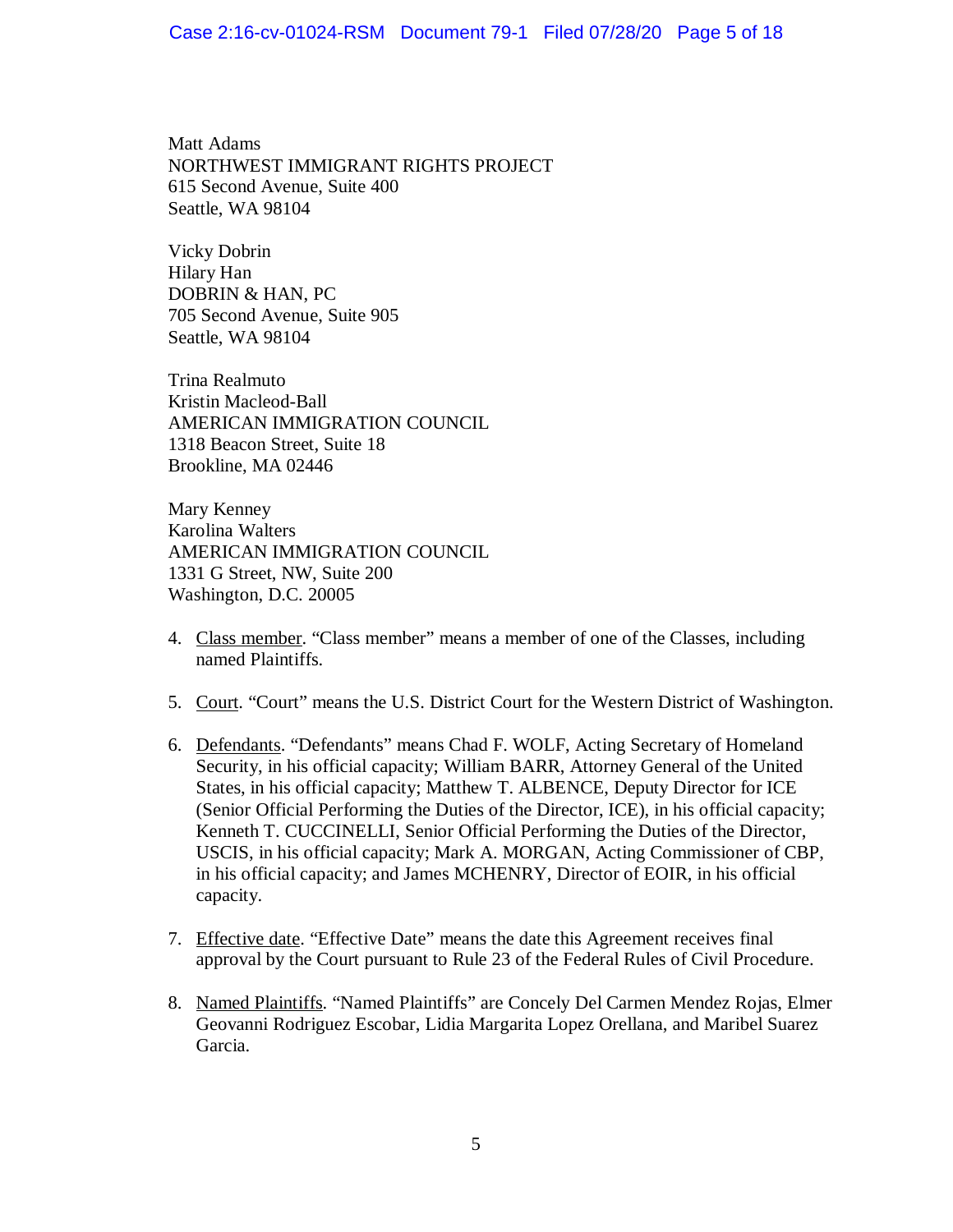- 9. One-year deadline. "One-year deadline" means the deadline requiring asylum seekers to file an application within one year of their last arrival in the United States set forth at 8 U.S.C. § 1158(a)(2)(B) ("Subject to subparagraph (D), paragraph (1) shall not apply to an alien unless the alien demonstrates by clear and convincing evidence that the application has been filed within 1 year after the date of the alien's arrival in the United States.").
- 10. Parties. "Party" or "Parties" means the Defendants or the Plaintiffs, including Class members.

# **III. TERMS OF THE AGREEMENT**

### **A. Scope of Class Definitions**

- 1. Temporal Scope.
	- a. Members of Classes  $A(ii)$  and  $B(ii)$  include only individuals who were issued NTAs and/or were in removal proceedings on or after June 30, 2016, subject to all other limitations set forth in this Agreement.
	- b. After both: (1) Defendants implement the Uniform Procedural Mechanism described in section D of this Agreement; and (2) this Agreement becomes effective, individuals who receive individualized notice of the one-year deadline via the revised Form I-862, Notice to Appear (NTA), described in section C.1.a. of this Agreement, will not be considered Class members.
	- c. Individuals already removed as of June 30, 2016, are excluded from Class membership. This does not include those who have been ordered removed but have not yet physically been removed. *See infra, re Motions to Reopen.*
- 2. Individualized Notice.
	- a. Only notice provided by an employee of Defendants will be considered "individualized notice" for purpose of the Class definitions. Notice provided by any third party, including "Legal Orientation Program" presentations provided by subcontractors to EOIR, will not be considered "individualized notice" for purposes of the Class definitions.

### **B. Asylum Applications Filed by Class Members on or Before March 31, 2022**

Defendants will accept as timely filed any asylum application from a Class member that was filed or is filed on or before March 31, 2022, irrespective of the oneyear deadline.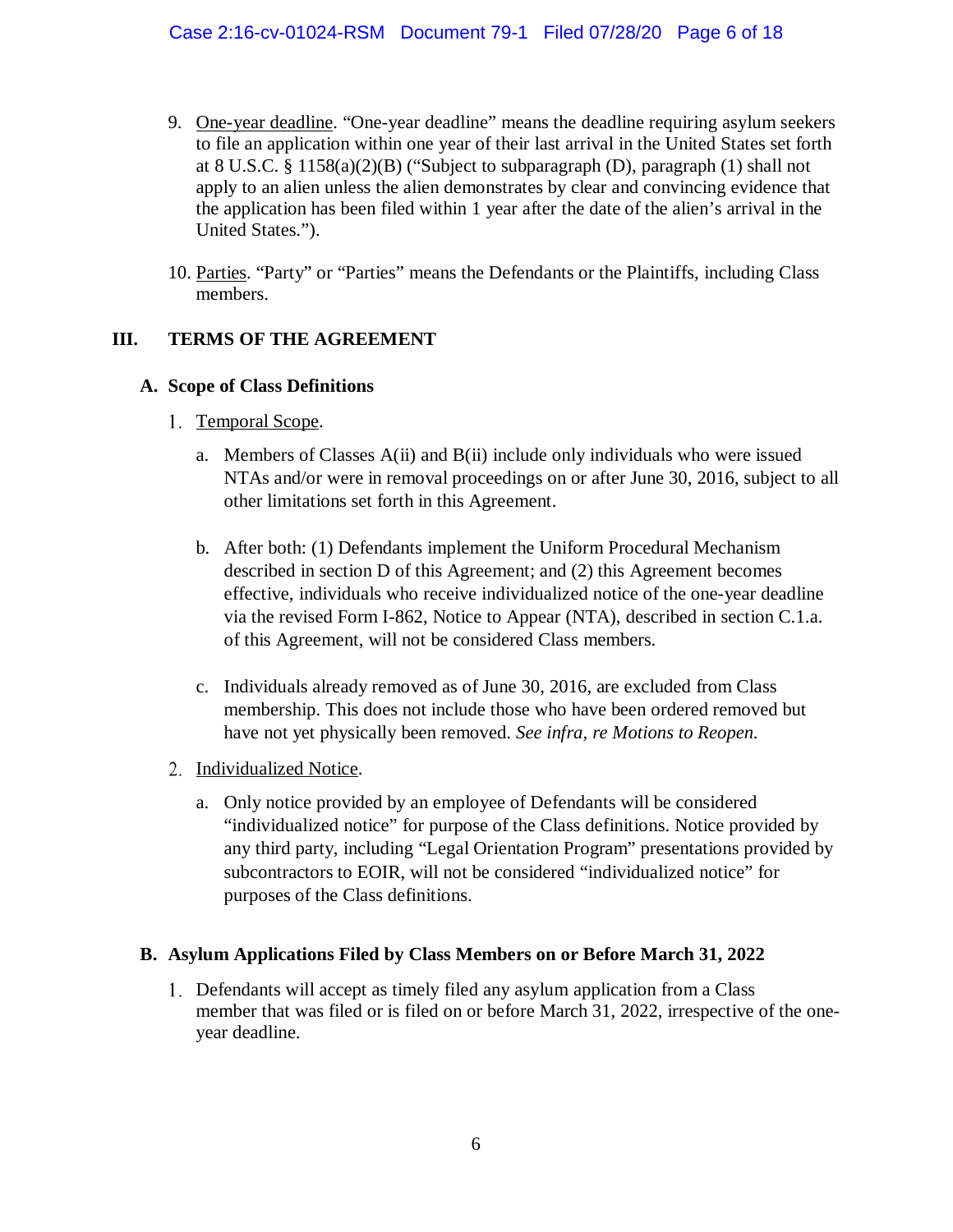- All claims for Class membership, including any motions to reopen, *see infra* section B.5 of this Agreement, must be raised to USCIS, the Immigration Court, or the Board of Immigration Appeals ("Board"), as applicable, on or before March 31, 2022.
- 3. Burden of Proving Class Membership.
	- a. Putative Class members bear the burden of proving Class membership. The putative Class member may meet that burden with sworn oral testimony or a sworn affidavit. The government may rebut an assertion of Class membership with evidence that the putative Class member previously received individualized notice of the one-year deadline and/or does not otherwise meet the Class definition.
	- b. In instances where the record contains relevant evidence that a putative Class member may have been provided "individualized notice" of the one-year deadline within the Scope of the Class Definitions provided in section III.A of this Agreement, ICE Office of the Principal Legal Advisor (OPLA) attorneys may submit evidence that the putative Class member is not a Class member as rebuttal evidence. The putative Class member may contest the existence or sufficiency of the notice, including the timing of the notice.
	- c. After the effective date of this Agreement, all claims to Class membership must be made no later than March 31, 2022, and all such requests must comply with the following:
		- i. Requests to EOIR regarding cases pending in Immigration Court:
			- 1. Putative Class members represented by counsel and who have asylum applications pending must make the request in writing in accordance with the standard filing deadlines before the Immigration Court (unless otherwise directed by the Immigration Judge);
			- 2. Putative Class members who are pro se may make the request in writing to the Immigration Court with jurisdiction over the proceeding, or orally during a recorded Immigration Court proceeding. *See* sample at [https://www.nwirp.org/wp-](https://www.nwirp.org/wp-content/uploads/2020/07/IJsamplemembershipclaim.pdf)

[content/uploads/2020/07/IJsamplemembershipclaim.pdf.](https://www.nwirp.org/wp-content/uploads/2020/07/IJsamplemembershipclaim.pdf)

- ii. Requests to EOIR regarding cases pending before the Board:
	- 1. All putative Class members must make the request in writing to the Board. *See* sample at [https://www.nwirp.org/wp](https://www.nwirp.org/wp-content/uploads/2020/07/BIAsamplemembershipclaim.pdf)[content/uploads/2020/07/BIAsamplemembershipclaim.pdf.](https://www.nwirp.org/wp-content/uploads/2020/07/BIAsamplemembershipclaim.pdf)
- iii. Requests to USCIS regarding cases before the Asylum Office:
	- 1. Putative Class members may make the request in writing to the USCIS asylum office with jurisdiction over their pending asylum applications prior to or after the asylum interview, or orally during an asylum interview with a USCIS officer. *See* sample at [https://www.nwirp.org/wp](https://www.nwirp.org/wp-content/uploads/2020/07/USCISsamplembershipclaim.pdf)[content/uploads/2020/07/USCISsamplembershipclaim.pdf.](https://www.nwirp.org/wp-content/uploads/2020/07/USCISsamplembershipclaim.pdf)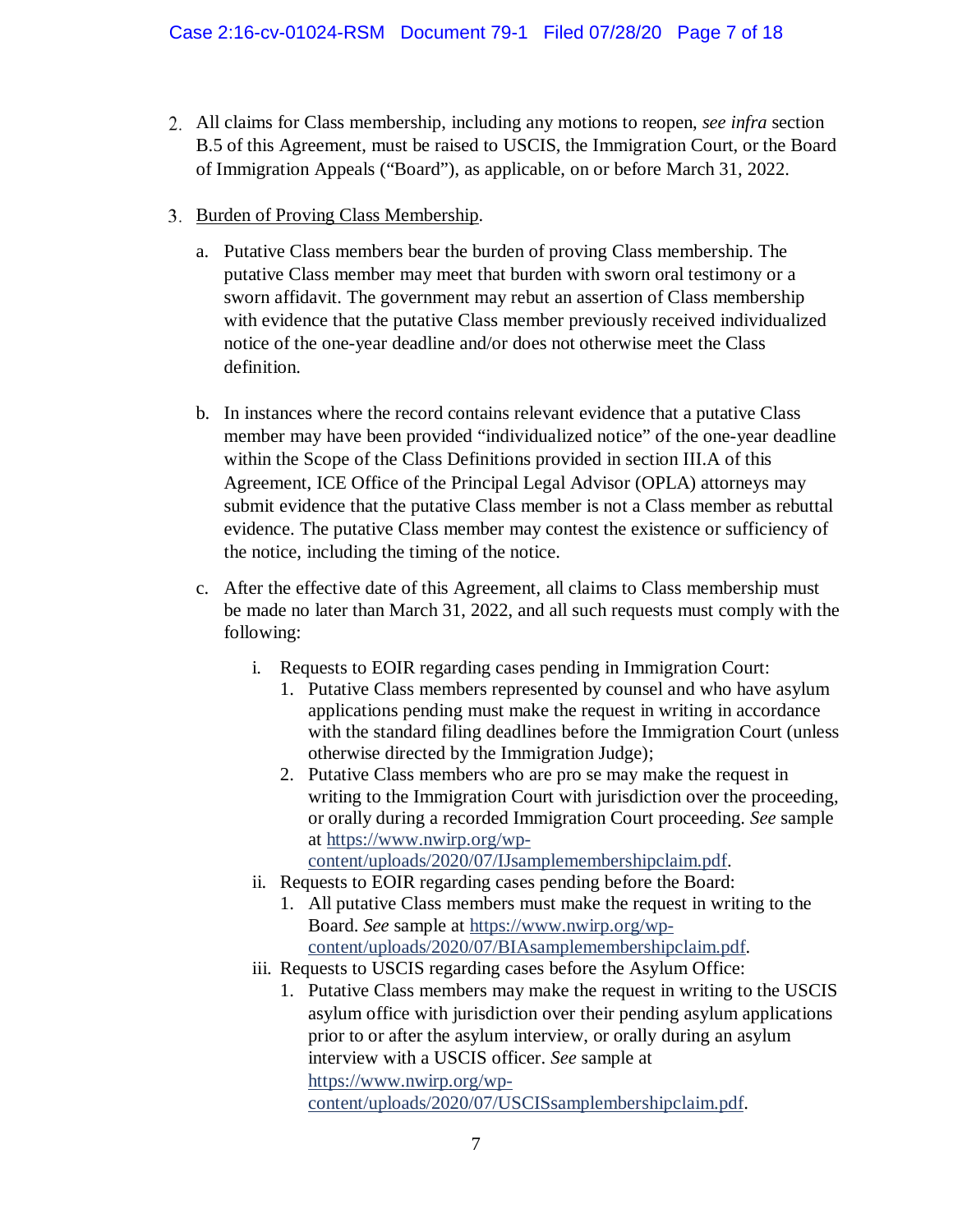- 2. USCIS may require putative Class members to submit written documentation after the interview to support the assertion of Class membership.
- 4. Motions to Recalendar Administratively Closed EOIR Proceedings.
	- a. To assert Class membership, an individual with an administratively closed case must move to recalendar the case on or before March 31, 2022, in accordance with subparagraph (i) or (ii), below. Class members are encouraged to use the sample template found at [https://www.nwirp.org/wp](https://www.nwirp.org/wp-content/uploads/2020/07/Recalendarsample.pdf)[content/uploads/2020/07/Recalendarsample.pdf](https://www.nwirp.org/wp-content/uploads/2020/07/Recalendarsample.pdf) and notice of Class membership. In addition, Class members seeking to recalendar a case should provide an updated mailing address to Defendants via Form EOIR-33, Change of Address Form. Class members with an administratively closed case who fail to file a notice of Class membership and motion to recalendar on or before March 31, 2022, forfeit their right to pursue benefits under this Agreement.
		- i. For administratively closed cases where a Form I-589, Application for Asylum and for Withholding of Removal, was never filed with the Immigration Court or the Form I-589 was withdrawn from consideration by the Immigration Court prior to administrative closure, the Class member must affirmatively file a written motion to recalendar their case with the Immigration Court, notify the Immigration Court of their status as a Class member, and concurrently file Form I-589 on or before March 31, 2022. If the case was last before the Board, the motion to recalendar must be filed with the Board.
		- ii. For administratively closed cases where a Form I-589 was pending at the time the case was administratively closed, the Class member must file a written motion to recalendar and notify the Immigration Court of their status as a Class member on or before March 31, 2022.
	- b. If ICE OPLA makes the initial motion to recalendar a Class member's case, the Class member will still be subject to the appropriate time period described above in section III.B. of this Agreement for filing their Form I-589 and for asserting Class membership.
- 5. Motions to Reopen EOIR Proceedings.
	- a. Except as provided in paragraph c, below, Class members who were issued a final order of removal on or after June 30, 2016, after being found ineligible for or denied asylum based wholly or in part on the one-year deadline, may file one motion to reopen their removal proceedings, exempt from statutory and regulatory time and number requirements but otherwise in compliance with existing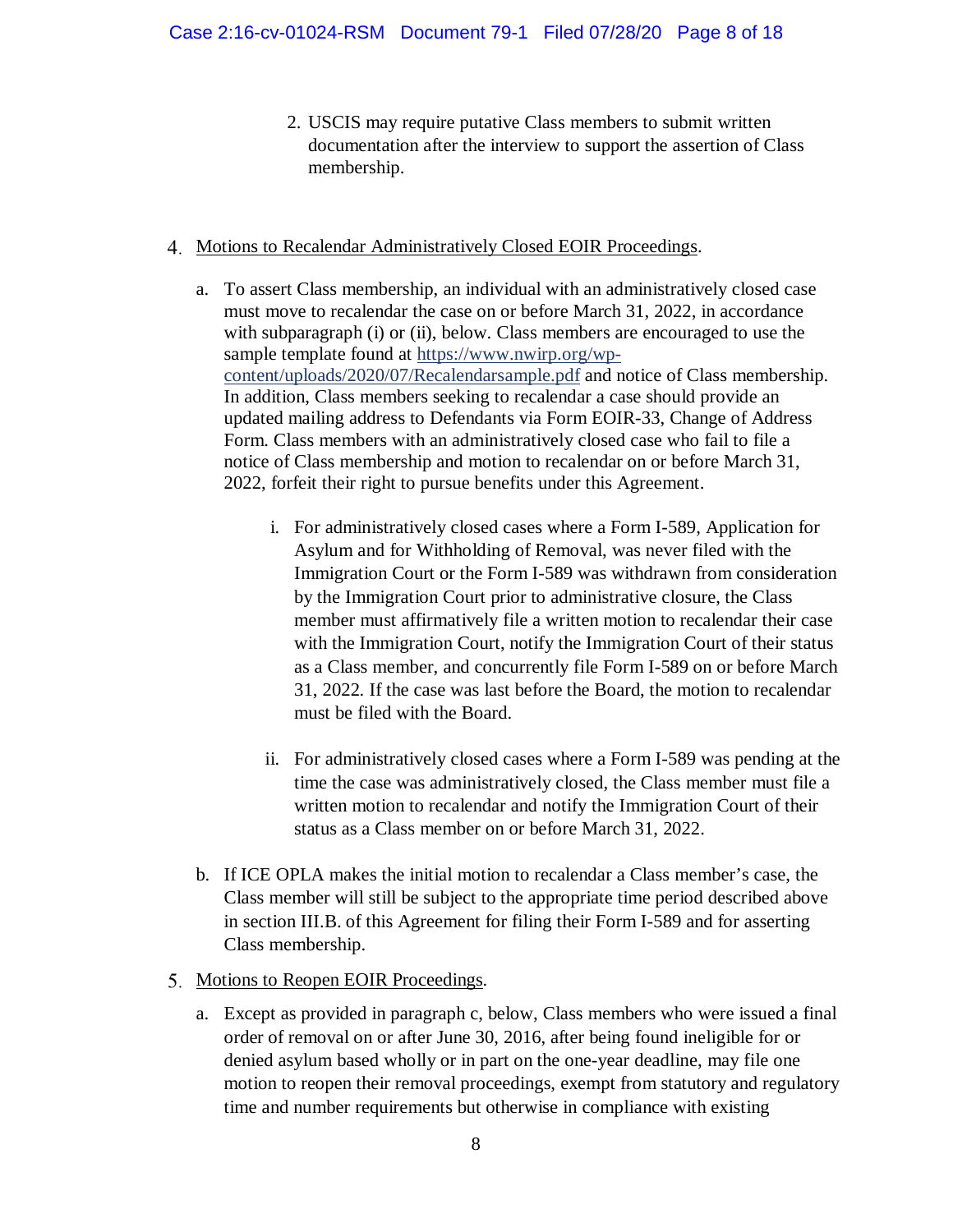procedures relating to such motions, on or before March 31, 2022. No fee is required for filing a motion to reopen filed pursuant to this settlement agreement. Class members with final removal orders who wish to seek a stay of removal must file a stay request in accordance with existing procedures.

- b. Class members are encouraged to use the sample template motion to reopen found at<https://www.nwirp.org/wp-content/uploads/2020/07/Reopensample.pdf> and notice of Class membership. In addition, Class members seeking to reopen a case should provide an updated mailing address to Defendants via Form EOIR-33, Change of Address Form.
- c. In Absentia Orders. Individuals with in absentia orders of deportation or removal cannot use Class membership as an independent basis to move to reopen deportation or removal proceedings pursuant to this Agreement. Rather, they must meet the statutory requirements for reopening under 8 U.S.C. § 1229a(b)(5)(C).
- Service. Unless otherwise specifically noted, all filings with the Immigration Courts and the Board must comply with governing regulations and EOIR's policies and procedures, as published on the EOIR website at [www.justice.gov/eoir.](http://www.justice.gov/eoir) For example, a copy of any motion filed with the Immigration Court or the Board by a putative Class member or their representative must be simultaneously served on ICE OPLA either electronically through the ICE eService portal (register at [https://eserviceregistration.ice.gov/\)](https://eserviceregistration.ice.gov/) or via mail. Each motion must include a certificate of service documenting service on ICE OPLA. The addresses for ICE OPLA where service must be made are available online at [www.ice.gov/contact/legal.](http://www.ice.gov/contact/legal) Failure to comply with these requirements may result in EOIR rejecting the filing.

### **C. Notice of the One-Year Deadline**

- Prospective Notice. For purposes of providing notice of the one-year deadline for applying for asylum that is required under  $8 \text{ U.S.C. } \frac{8}{3} \frac{1158(a)(2)(B)}{2}$ :
	- a. DHS will add the following language to the Notice to Appear:

**One Year Asylum Application Deadline:** If you believe you may be eligible for asylum, you must file Form I-589, Application for Asylum and for Withholding of Removal. The Form I-589, Instructions, and information on where to file the Form can be found at www.uscis.gov/i-589. Failure to file Form I-589 within one year of arrival may bar you from eligibility to apply for asylum pursuant to section  $208(a)(2)(B)$  of the Immigration and Nationality Act.

b. Additionally, although not required to constitute individualized notice, DHS will add similar warning language to Form M-444, Information about Credible Fear Interview in Expedited Removal Cases: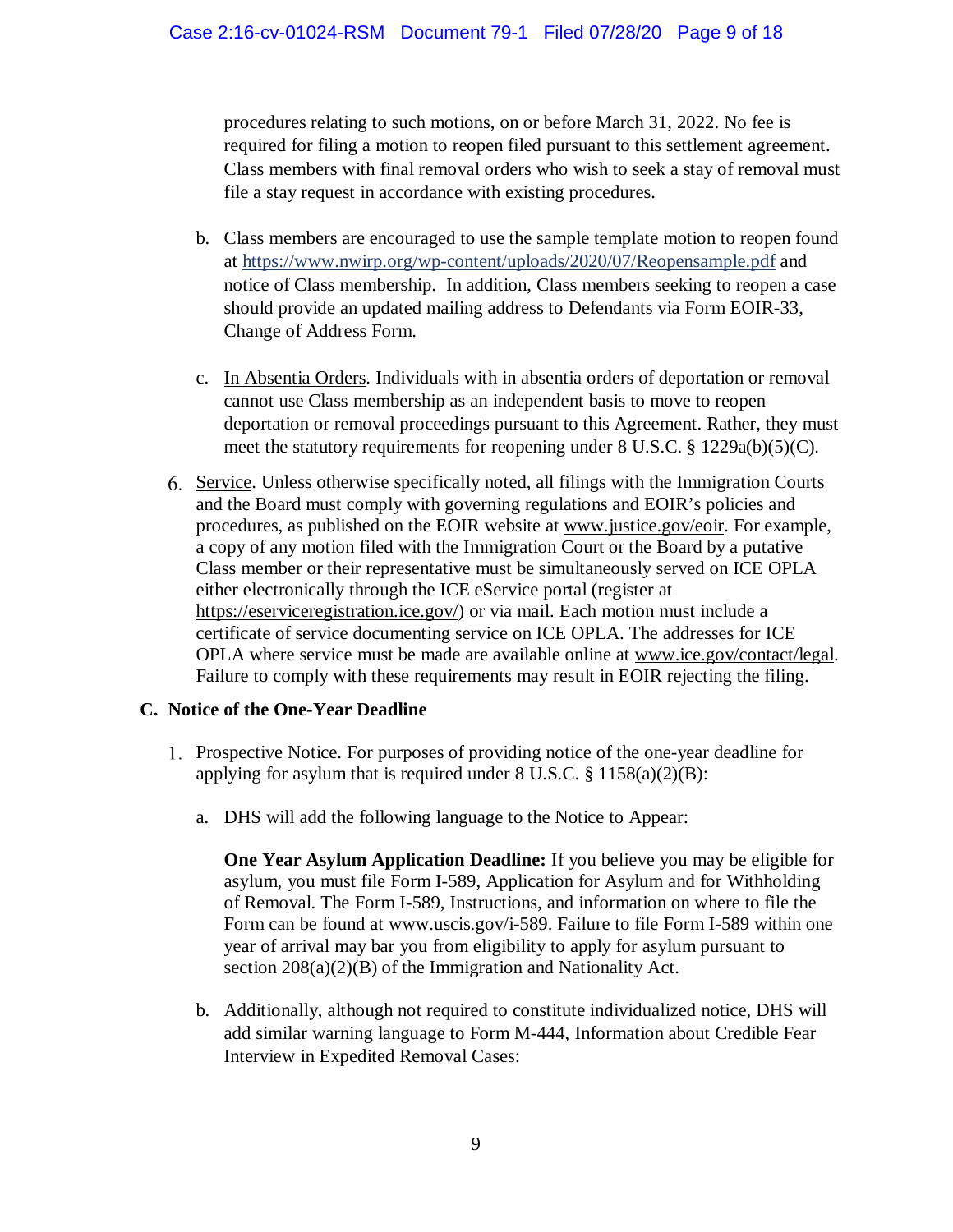**After a Positive Credible Fear Determination by an Asylum Officer or Immigration Judge:** If you receive a charging document for proceedings in immigration court and wish to apply for asylum, you must file Form I-589 Application for Asylum and for Withholding of Removal. The Form I-589 and instructions on where to file the Form can be found at [www.uscis.gov/i-589.](http://www.uscis.gov/i-589) Failure to file Form I-589 within one year of arrival may bar you from eligibility to apply for asylum pursuant to INA  $\S 208(a)(2)(B)$ .

- c. Neither ICE nor putative Class members may raise receipt of the revised Form M-444 (or lack thereof) as evidence of notice for the purpose of demonstrating Class membership.
- 2. Retrospective Notice.
	- a. USCIS will mail individual notice to potential members of Class A(i) and (ii):
		- i. Who were found to have a positive credible fear on or after June 30, 2012, and on or before the date the revised NTA is fully implemented by all DHS components; and
		- ii. Who are or were in removal proceedings on or after June 30, 2016, or were issued NTAs on or after June 30, 2016; and
	- iii. For whom Defendants have a non-detained U.S. mailing address on file as of the date the revised NTA is fully implemented by all DHS components; and
	- iv. Who were not removed from the United States between June 30, 2012, and June 30, 2016, but
	- v. Excluding individuals who Defendants identify as having received a final grant of asylum by USCIS, an immigration judge, or the Board.
	- b. USCIS will attempt to identify the last known mailing address and the last known attorney of record provided to Defendants for potential members of Class A(i) and (ii), as of the date the revised NTA is fully implemented by all DHS components, and mail the notice to the individual and attorney of record, if any, at those addresses.
	- c. Receipt of a notice is not a definitive determination that the individual is a Class member.

### **D. UNIFORM PROCEDURAL MECHANISM**

USCIS's website at [www.uscis.gov/i-589](http://www.uscis.gov/i-589) and EOIR's website at [www.justice.gov/eoir](http://www.justice.gov/eoir)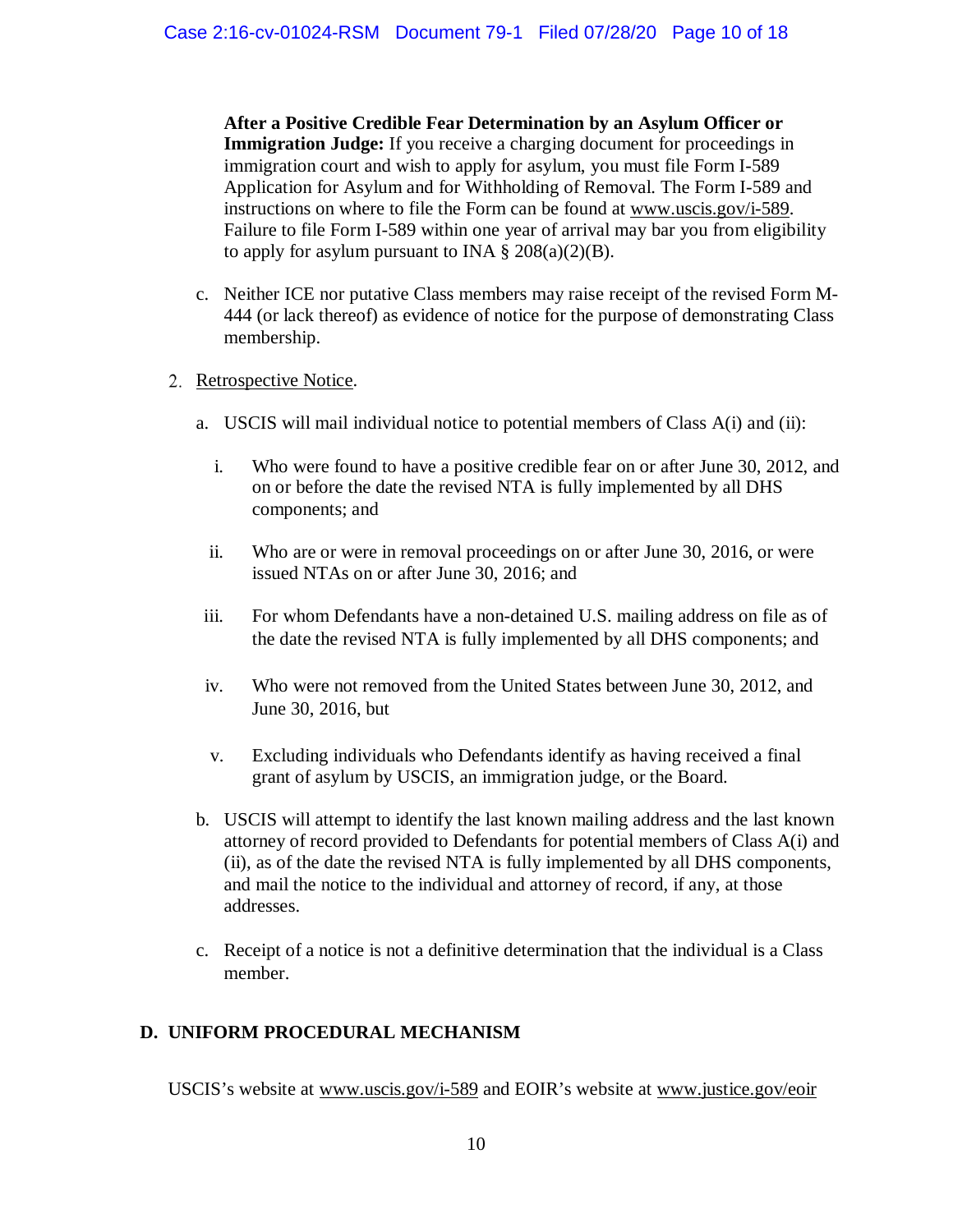will contain information regarding how to determine, based on information available on EOIR's Automated Case Information Hotline ("Hotline"), 1-800-898-7180 (nationwide toll-free) or 1-304-625-2050 (local toll-free), and EOIR's Online Automated Case Information at [https://portal.eoir.justice.gov/InfoSystem,](https://portal.eoir.justice.gov/InfoSystem) where to file an asylum application. The process will be as follows:

Any individual wishing to file Form I-589, Application for Asylum and for Withholding of Removal, regardless of Class membership, should call the Hotline or access the Online Automated Case Information immediately prior to filing Form I-589 to determine where it should be filed.

- 1. File with EOIR. If the Hotline or Online Automated Case Information indicate that an NTA has been filed and docketed with EOIR, the individual should file Form I-589 with EOIR. The Hotline or Online Automated Case Information shall identify an address for the Immigration Court where the individual should file. If an Immigration Court receives Form I-589 and determines that it does not have jurisdiction over the individual's application, the Immigration Court shall promptly notify the individual and return Form I-589 to the individual. If venue is proper in a different Immigration Court, the EOIR notice shall specify the address of the correct Immigration Court for filing Form I-589.
- 2. File with USCIS. If the Hotline or Online Automated Case Information do not indicate that an NTA has been filed and docketed with EOIR, the individual should file Form I-589 with USCIS. The date on which Form I-589 is received by USCIS shall be considered the filing date for the purpose of making a determination for the one-year deadline in all cases covered by this paragraph, subject to the Grace Period Rule described in paragraph 3 below. USCIS will assess jurisdiction over the adjudication of Form I-589, and, where appropriate, USCIS shall transfer the filing date to EOIR and forward Form I-589 to EOIR for adjudication.
- 3. Grace Period Rule. If USCIS determines at the time of receiving Form I-589 that an NTA has already been filed and docketed with EOIR:
	- a. If the NTA has been filed with EOIR and docketed for 21 calendar days or fewer, USCIS will accept Form I-589. The date on which Form I-589 is received by USCIS shall be considered the filing date for the purpose of making a determination for the one-year deadline. USCIS shall then transfer the filing date to EOIR and forward Form I-589 to EOIR for adjudication.
	- b. If the NTA has been filed with EOIR and docketed for 22 calendar days or more, USCIS will reject the filing and return Form I-589 to the applicant.
	- c. The USCIS rejection notice shall inform the applicant that Form I-589 must be filed with EOIR and shall provide EOIR's Hotline number and Online Automated Case Information, as well as a link to the EOIR website containing a list of Immigration Courts. The USCIS rejection notice shall also inform the applicant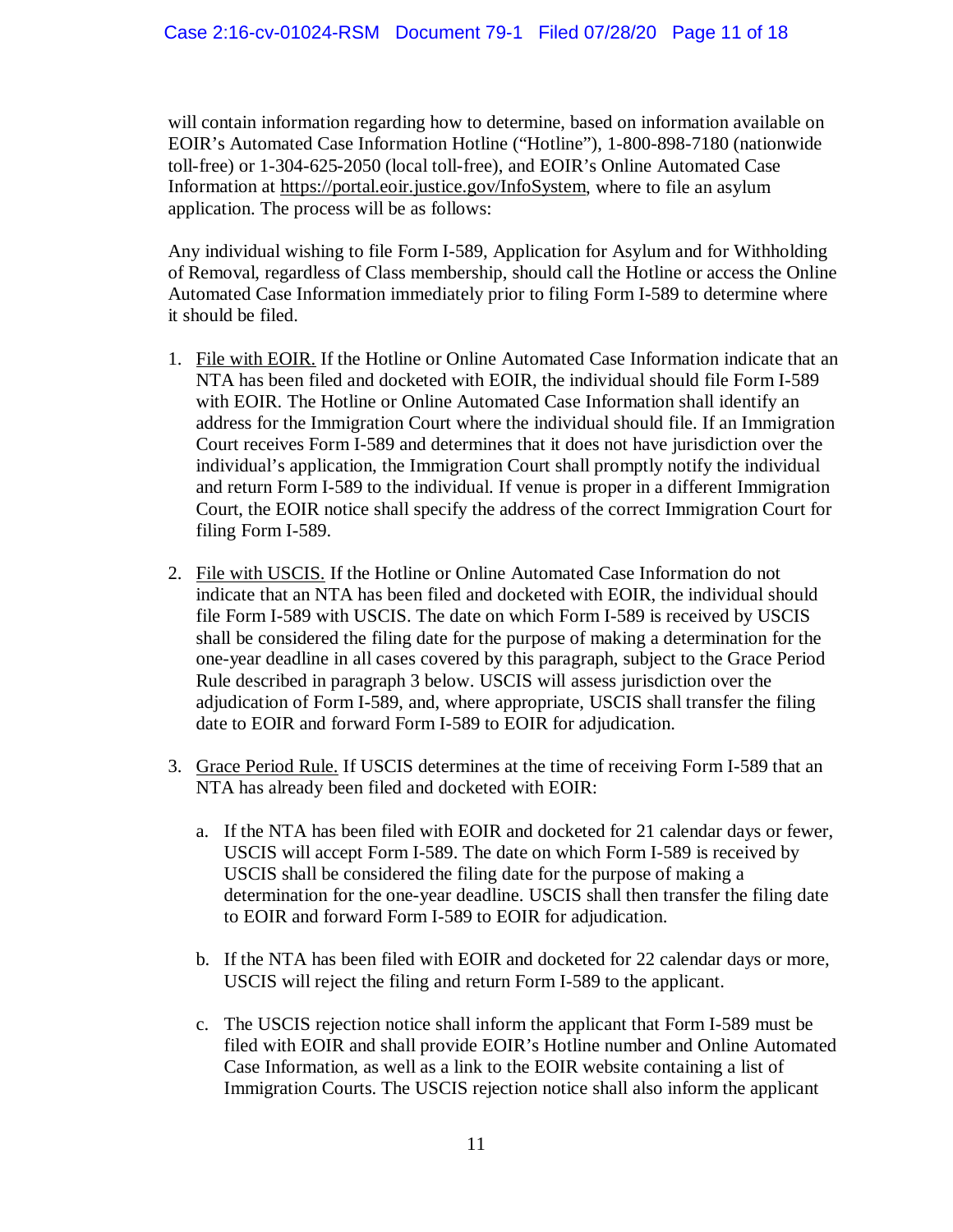that failure to file Form I-589 within one year of the applicant's last arrival in the United States may bar the applicant from eligibility to apply for asylum pursuant to 8 U.S.C. § 1158(a)(2)(B).

Defendants will implement the Uniform Procedural Mechanism described in section D within 60 days of the Effective date of this Agreement. If Defendants are unable to fully implement the Uniform Procedural Mechanism in that time, they shall inform Plaintiffs' counsel of the delay as early as practicable and post notice on USCIS and EOIR's website. Additionally, the deadlines in section III.B shall be delayed for an amount of time equal to the delay in implementation.

# **E. Dispute Resolution Mechanism**

- 1. The Court shall retain jurisdiction to supervise the implementation of this Agreement and to enforce its terms, and the terms of this Agreement shall be incorporated into the Order of the Court approving the Agreement, subject to the limitations described in paragraph F.7 of this Section.
- 2. The Parties agree that the Court shall not be asked to exercise jurisdiction to supervise the implementation of this Agreement or to enforce its terms until exhaustion of the following dispute resolution process:
	- a. Failure to Implement Terms. Should Class counsel believe in good faith that Defendants have failed to implement specific terms of this Agreement, Class counsel will promptly notify Defendants, by counsel and in writing, of the specific grounds upon which noncompliance is alleged. Within thirty (30) calendar days after receipt of the notice from Class counsel, counsel for Defendants shall notify Class counsel of Defendants' position and any action they have taken or intend to take in connection therewith. Counsel for the Parties shall negotiate in good faith in an effort to resolve any remaining disputes. The Parties agree that this negotiation period will be considered exhausted if either party determines that negotiations have reached an impasse. The party that chooses to terminate negotiations shall timely notify the other party that they have done so.
	- b. Legislative Change. Should Class counsel or Defendants believe in good faith that a statute materially changes or affects rights and obligations under this Agreement, Class counsel or Defendants will promptly notify the other party in writing. Within thirty (30) calendar days after receipt of the notice, a response shall be provided in writing explaining the other party's position on the matter. Class counsel and Defendants shall negotiate in good faith in an effort to resolve the dispute. The negotiation period shall be considered exhausted if either party determines that negotiations have reached an impasse. The party that chooses to terminate negotiations shall notify the other party that they have done so.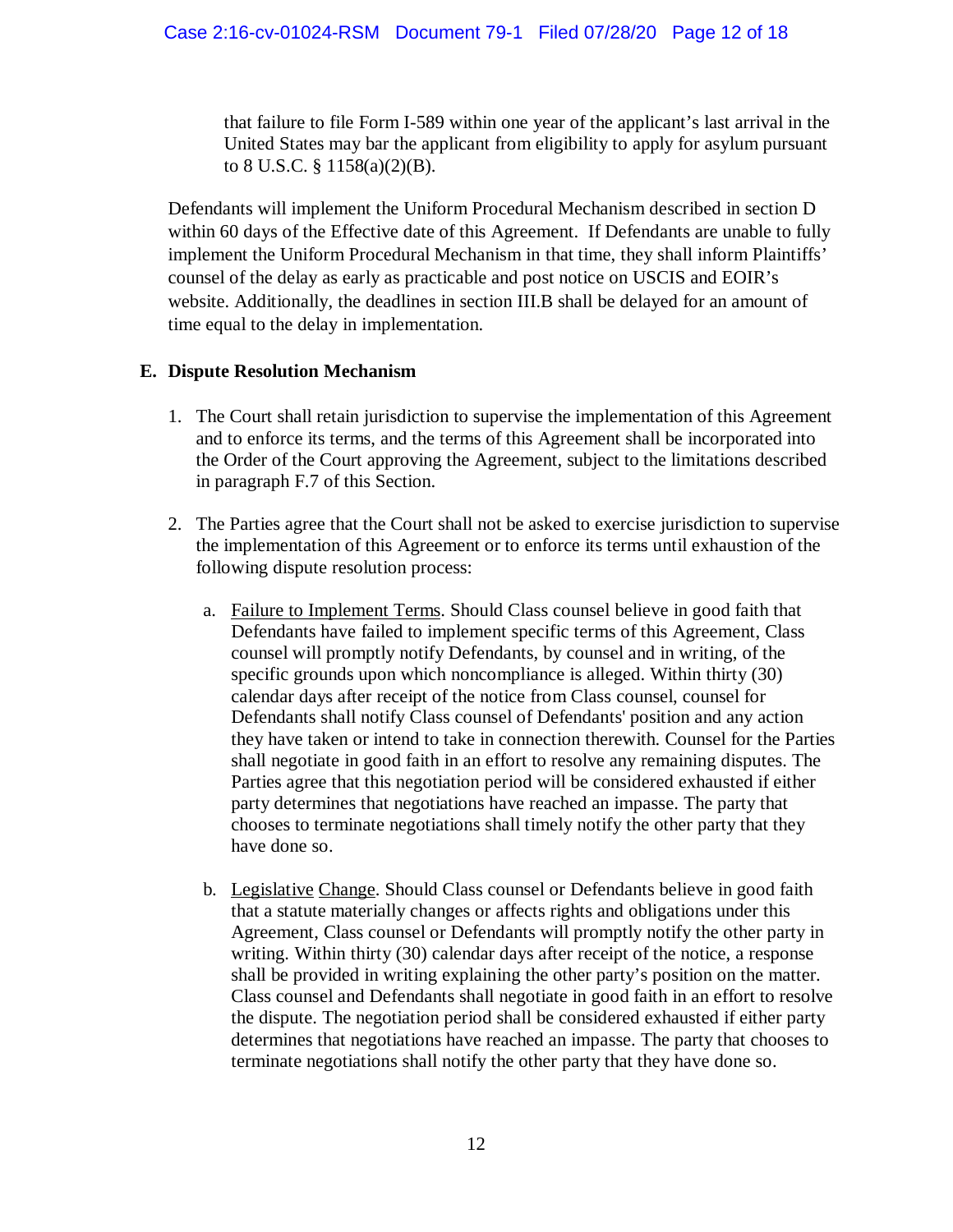- c. Meet and Confer. If any dispute cannot be resolved informally among counsel for the Parties under paragraphs a. or b. of this section of the Agreement, counsel for either Party may request that counsel meet and confer to resolve the dispute. Agreement to participate in the meet and confer process shall not be unreasonably withheld. In the event of such a request, Class counsel and Defendants shall meet on a mutually agreeable date and time, and at a mutuallyagreeable location, which may include telephonic meeting. They shall endeavor to resolve the scheduling of a meet and confer within twenty-one (21) calendar days of such request, and shall use the meet and confer to attempt to arrive at an amicable resolution of the dispute. If no mutually agreeable date, time, or location can be established or if a meet and confer is reasonably rejected, the Parties may seek mediation under paragraph d. of this section, or seek court enforcement under paragraph e. of this section of the Agreement.
- d. Mediation. As an alternative to a meet and confer, or following an unsuccessful meet and confer as described in this Agreement, and upon mutual agreement of the Parties, they may attempt to mediate the dispute before a mutually agreeable mediator, magistrate, or judge. Such mediation is not a condition precedent to enforce this Agreement or terminate the Agreement through a motion to the Court. If the Parties elect to pursue mediation and the dispute has not been resolved through mediation within forty-five (45) days, counsel may seek to enforce the Agreement or terminate the Agreement through a motion to the Court. The Parties agree that the mediation process shall be conducted confidentially and that no public disclosure shall be made relating to the dispute before or during the mediation process. All documents and information disclosed by either Party during the mediation process shall not be admissible in any judicial proceeding. All statements or conclusions of the mediator shall not be admissible in any subsequent judicial proceeding.
- e. District Court Resolution. If the Parties do not reach resolution under the procedures of paragraphs a-d of this section of the Agreement, either Party may then file a motion requesting that the Court resolve the dispute.
- 3. The Parties agree that any action or proceeding to enforce the terms of this Agreement or terminate the Agreement shall be brought exclusively in the Court. The Court shall have the power to award such relief and issue such judgments as the Court deems proper and appropriate.
- 4. The Parties agree that the dispute resolution provisions of this Agreement are not intended to provide an alternate procedure by which individual Class member claims to relief under the Agreement shall be resolved. Whether or not an individual putative Class member's claim for relief has been properly adjudicated under this Agreement by the USCIS Asylum Division or by EOIR shall be resolved through established administrative processes and procedures, as provided under the Immigration and Nationality Act and Title 8 of the Code of Federal Regulations, which ultimately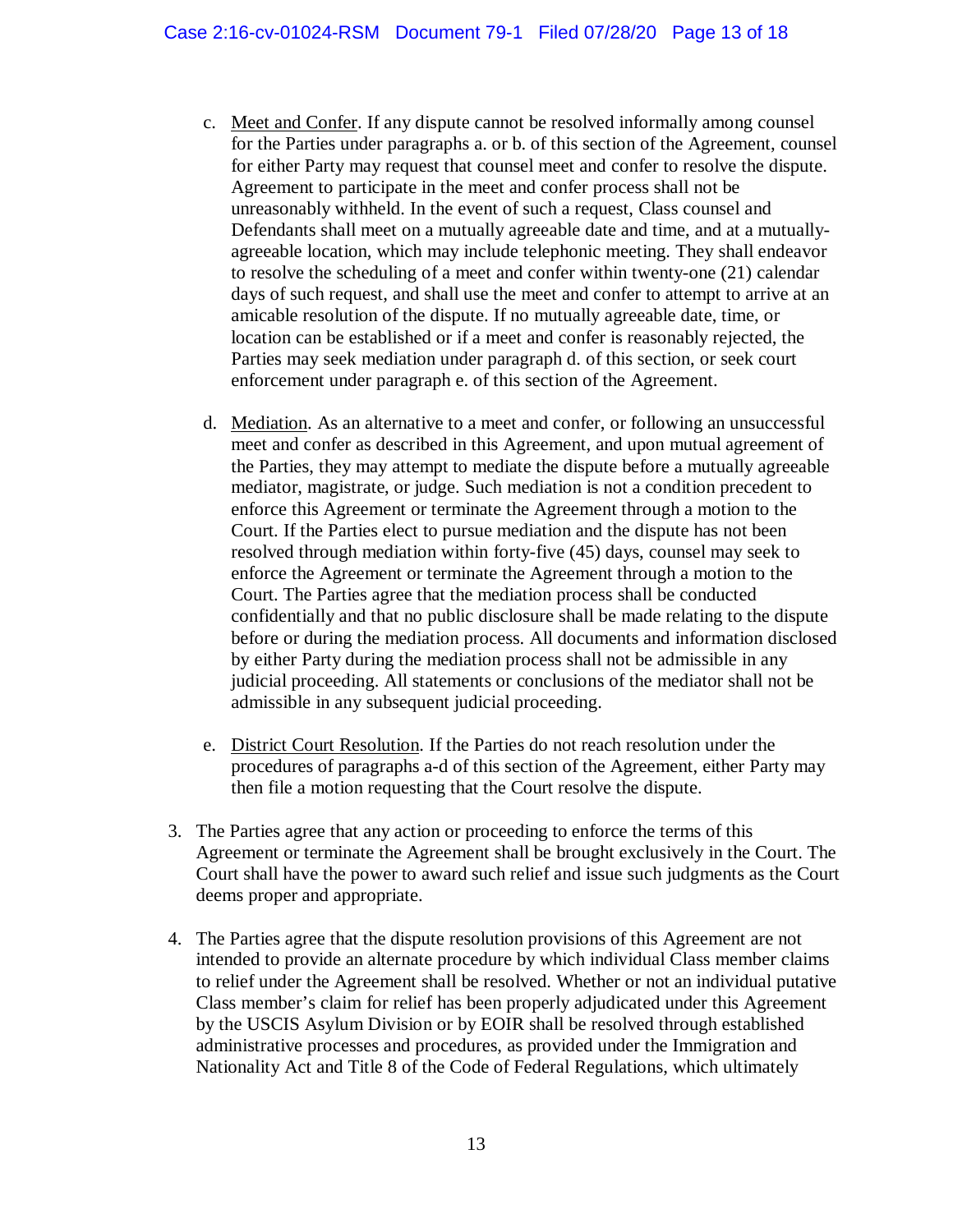afford putative Class members with review before a U.S. Circuit Court of Appeals by means of a properly filed Petition for Review (("PFR).").

### **F. Conditions and Approval of the Settlement**

- 1. Effective Date of Agreement. After this Agreement has been signed by all Parties, it will become effective upon Final Approval by the Court.
- 2. Submission of the Settlement Agreement to Court for Preliminary Approval. Within 7 days after execution of this Agreement, the Parties shall apply to the Court for Preliminary Approval of the Agreement. The Parties shall file a Joint Motion for Preliminary Approval and Request for a Fairness Hearing, and they shall attach a copy of this Agreement, the proposed Notice to the Class regarding settlement, in the form of Exhibit A attached hereto, and such other documents that the Parties determine are necessary for the Court's consideration.
- 3. Effect of the Court's Denial of the Agreement. If the Court rejects this Agreement, in whole or in part, or otherwise finds that the Agreement is not fair, reasonable, and adequate, Parties agree to meet and confer to work to resolve the concerns articulated by the Court and modify the agreement accordingly.
- 4. Fairness Hearing. At the Fairness Hearing, as required for Final Approval of the settlement pursuant to Federal Rule of Civil Procedure 23(e)(2), the Parties will jointly request that the Court approve the settlement as final, fair, reasonable, adequate, and binding on the Class, all Class members, and all Plaintiffs.
- 5. Objections to Settlement. Within 7 days following the Court's Preliminary Approval of the Agreement, Defendants will post the Notice to the Class regarding settlement, attached as Exhibit A to this Agreement, on USCIS's website and on EOIR's website, post in all Immigration Courts, distribute to the EOIR pro bono list, and distribute to community-based organizations and other interested parties. Specifically, EOIR will post the notice on a bulletin board in the waiting room for each Immigration Court where there is such a bulletin board. In Immigration Courts that lack bulletin boards, EOIR will post the notice in the equivalent location where respondents and counsel may see it. Plaintiffs will distribute the Notice to the Class, attached as Exhibit A to this Agreement, to all American Immigration Lawyers Association ("AILA") chapters, and post on the websites of AILA, Northwest Immigrant Rights Project, and the American Immigration Council. Within 30 days of issuance of the Notice to the Class, in the above-described manner, any Class member who wishes to object to the fairness, reasonableness, or adequacy of this Agreement or the settlement contemplated herein must file with the Clerk of Court and serve on the Parties a statement of objection setting forth the specific reason(s), if any, for the objection, including any legal support or evidence in support of the objection, grounds to support his or her status as a Class member, and whether the Class member intends to appear at the Fairness Hearing. The Parties will have 30 days following the objection period in which to submit answers to any objections that are filed. The notice to the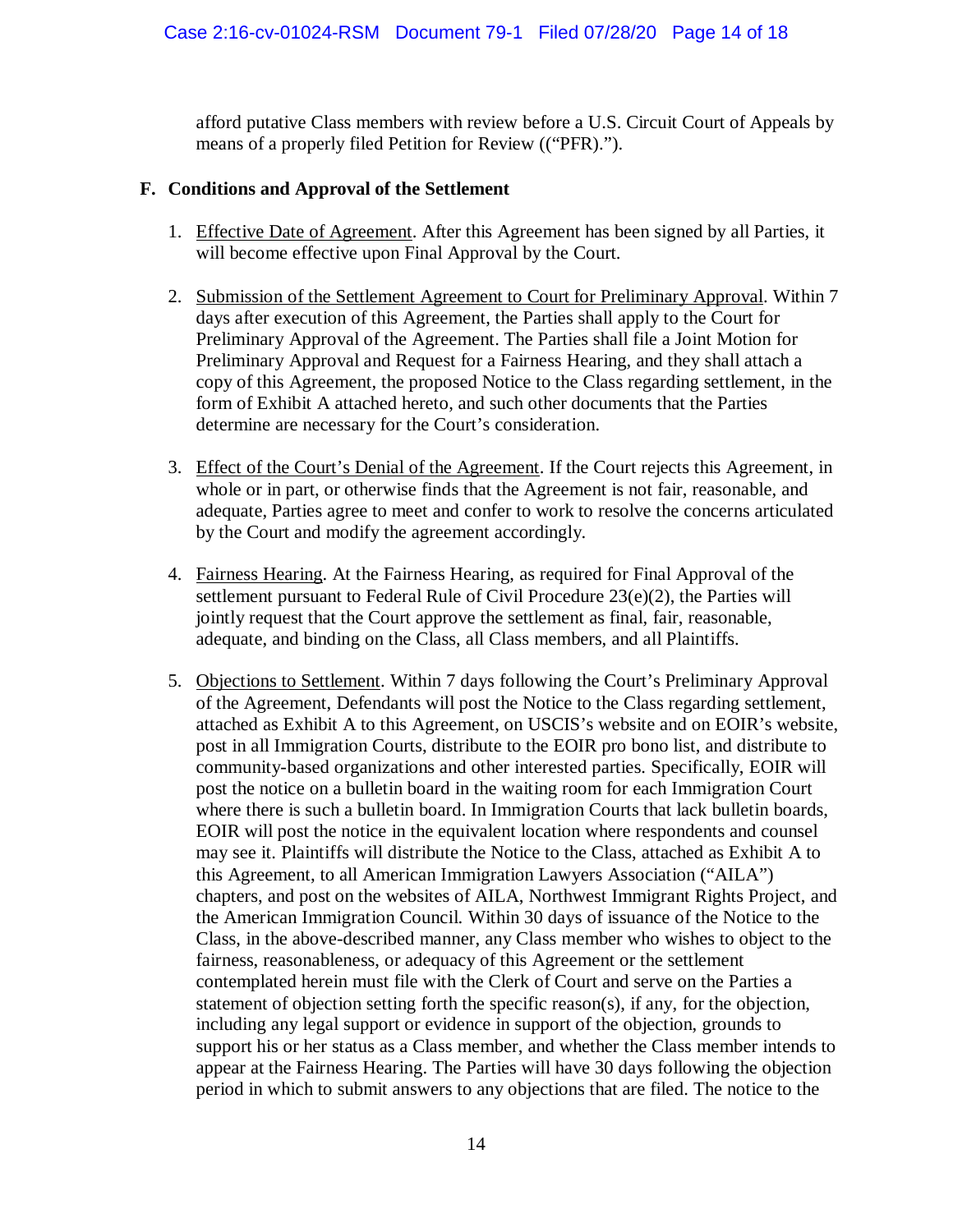Clerk of the Court shall be sent to: Clerk, U.S. District Court for the Western District of Washington, 700 Stewart Street, Suite 2310, Seattle, WA 98101, and both the envelope and letter shall state: "Attention: *Mendez Rojas v. Wolf*, No. 2:16-cv-01024- RSM (W.D. Wash.)." Copies shall also be served on counsel for Plaintiffs and counsel for Defendants as set forth in the Notice to Class, Exhibit A.

- 6. Final Approval. The Court's Final Approval of the settlement set forth in this Agreement shall consist of its orders granting each of the Parties' requests made in connection with the Fairness Hearing, resolving all claims before the Court, and dismissing the Action with prejudice, with the exception that following Final Approval of this Agreement, the Court shall retain jurisdiction over only the following matters as provided in this subsection and only until the date the agreement terminates as described in section F, subsection 7.
	- a. Claims by any Party in accordance with the provisions laid out in section III.D of this Agreement that any other Party has committed a violation of this Agreement; and
	- b. The express repudiation of any of the terms of this Agreement by any Party.

Upon Final Approval, Defendants shall dismiss the appeal pending before the U.S. Circuit Court of Appeals for the Ninth Circuit and styled as *Concely Mendez Rojas, et al. v. Kirsten Nielsen, et al.*, Case No. 18-35443.

7. Termination Date. This Settlement Agreement implementing terms of the permanent injunction issued by the district court shall terminate three (3) years from the Effective Date unless, by mutual agreement, the parties agree to an earlier termination date. Termination of the settlement agreement does not terminate the injunction's requirements that Defendants create and maintain a uniform procedural mechanism for filing asylum applications or that Defendants provide individualized notice of the one-year filing deadline. Subject to the terms of section III.B of this Agreement, all claims from putative Class members that remain pending on the Termination Date will continue to be treated under the terms of this Agreement until those applications receive a complete and final adjudication.

### **G. Attorney's Fees and Costs**

Attorney fees are awarded to Class counsel in the amount of \$552,077.91. The hours and rates applicable for these fees, see Exhibit B, have been reviewed by the Court and determined to be appropriate. Defendants' payment of the Attorneys' Fee Settlement Amount shall satisfy any claims by Plaintiffs' counsel and/or Class counsel for attorney fees and costs related to and for this Action.

### **H. Miscellaneous Provisions**

1. Entire Agreement. This Agreement, including the Exhibit(s), constitutes the entire agreement between the Parties with respect to the Action and claims released or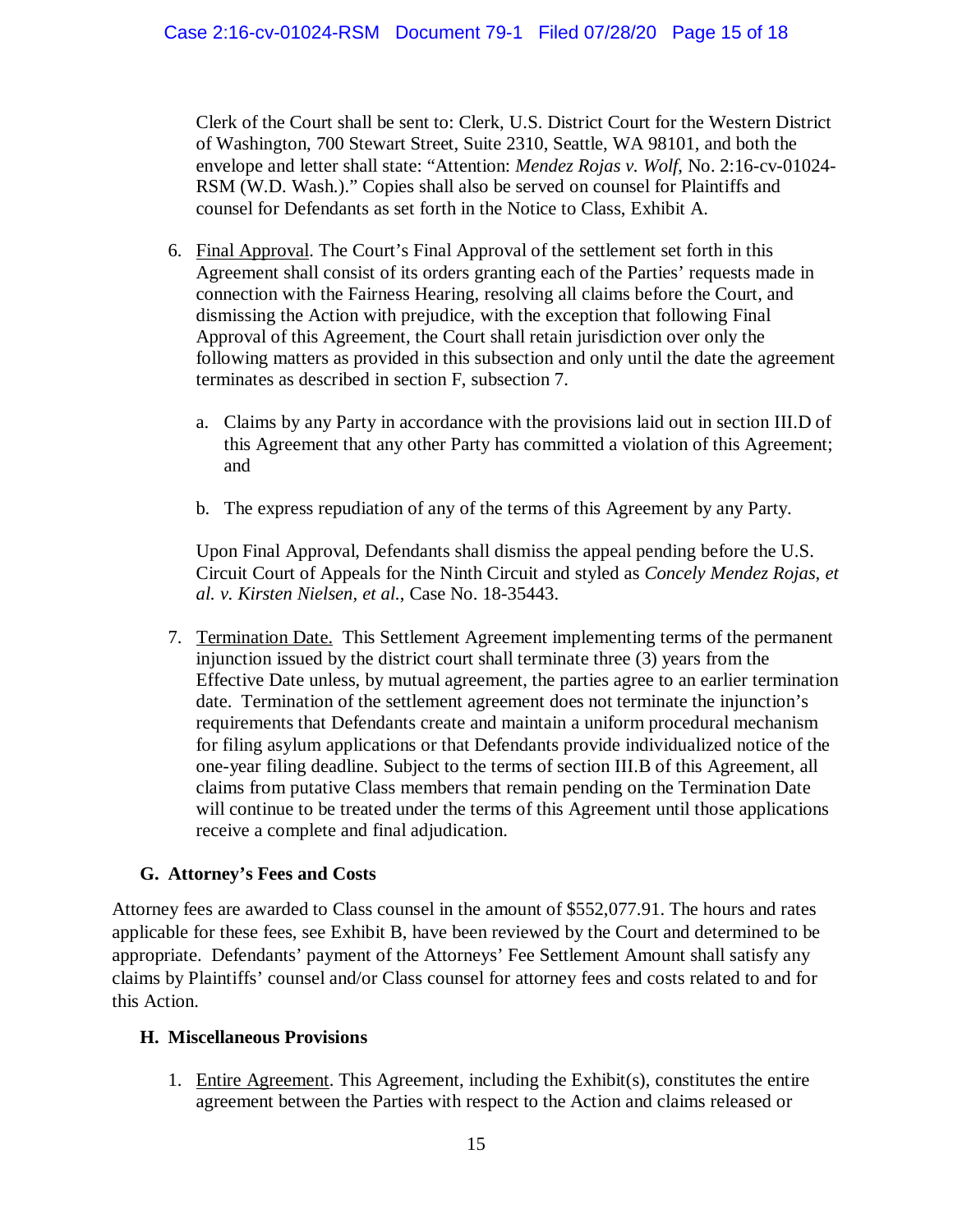discharged by the Agreement, and supersedes all prior discussions, agreements and understandings, both written and oral, among the Parties in connection therewith.

- 2. No Modification. No change or modification of this Agreement shall be valid unless it is contained in writing and signed by or on behalf of Plaintiffs and Defendants and approved by the Court.
- 3. Full and Final Settlement. The Parties intend that the execution and performance of this Agreement shall, as provided above, be effective as a full and final settlement of and shall fully dispose of all claims and issues that Plaintiffs raise against Defendants in the Action. The Parties acknowledge that this Agreement is fully binding upon them during the life of the Agreement.
- 4. Severability. If any provision of this Agreement is declared null, void, invalid, illegal, or unenforceable in any respect, the remaining provisions shall remain in full force and effect.
- 5. No Admission of Wrongdoing. This Agreement, whether or not executed, and any proceedings taken pursuant to it:
	- a. Shall not be construed to waive, reduce, or otherwise diminish the authority of the Defendants to enforce the laws of the United States against Class members, consistent with this Agreement, the Constitution and laws of the United States, and applicable regulations;
	- b. Shall not be offered or received against the Defendants as evidence of a presumption, concession, or admission of any liability, negligence, fault, or wrongdoing, or in any way referred to for any other reason as against any of the Parties to this Agreement, in any other civil, criminal, or administrative action or proceeding, other than such proceedings as may be necessary to effectuate the provisions of this Agreement; provided, however, that if this Agreement is approved by the Court, Defendants may refer to it and rely upon it to effectuate the liability protection granted them hereunder.
- 6. Disclaimer. Nothing in this Agreement should be construed as establishing any right or interest in challenging an adverse decision on a Form I-589, or any other DHS or EOIR action, decision, determination, order, form, instruction, training material, delay, or process or procedure, beyond those expressly provided herein or under law.
- 7. Time for Compliance. The dates described herein refer to calendar days, unless otherwise stated. If the date for performance of any act required by or under this Agreement falls on a Saturday, Sunday, or court holiday, that act may be performed on the next business day with the same effective as if it had been performed on the day or within the period of time specified by or under this Agreement.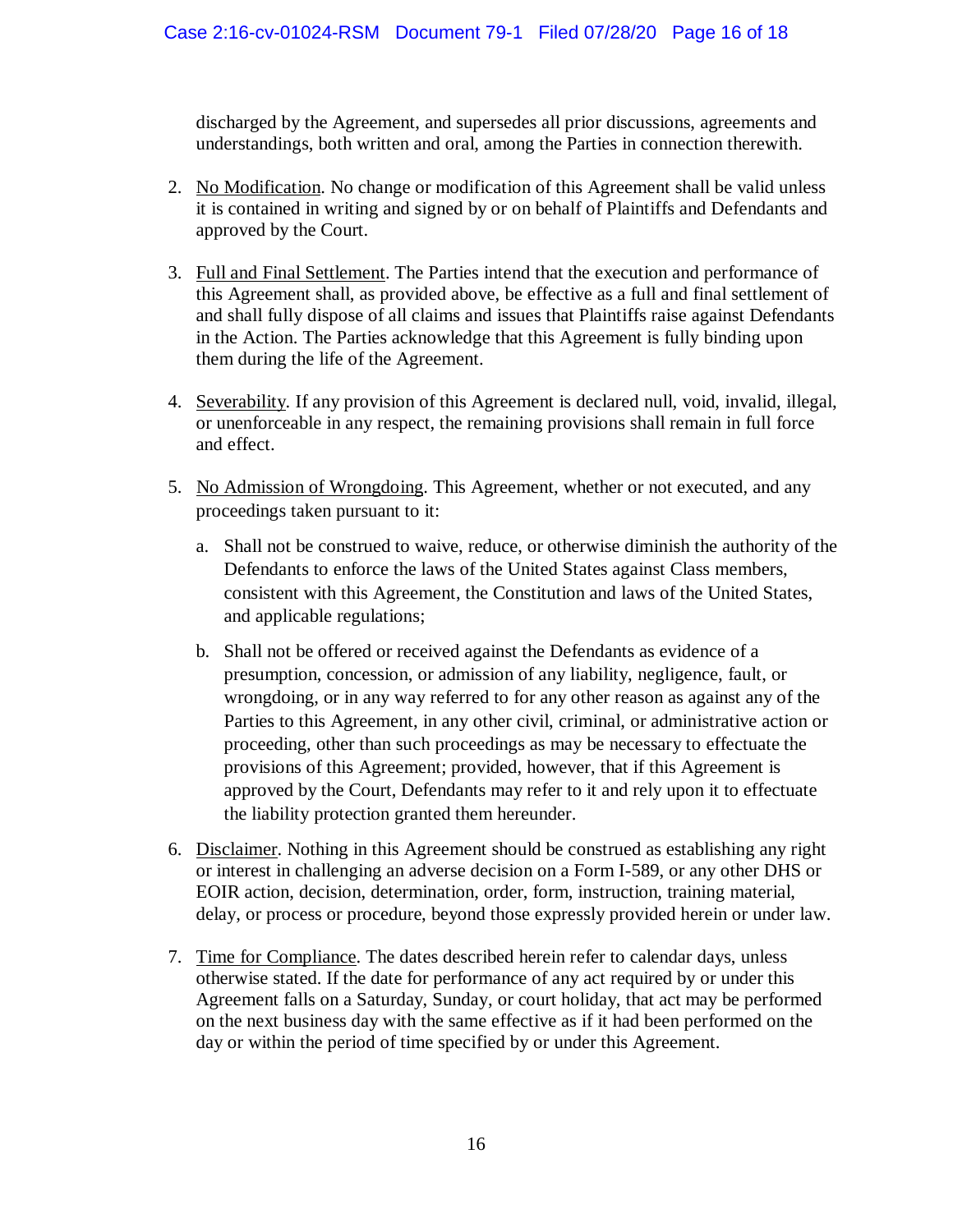#### Case 2:16-cv-01024-RSM Document 79-1 Filed 07/28/20 Page 17 of 18

8. Notices. Except as specified elsewhere in this agreement, all notices required or permitted under or pertaining to this Agreement shall be in writing. Any notice shall be deemed to have been completed upon mailing or emailing. Notices shall be delivered to the Parties at the following addresses until a different address has been designated by notice to the other Party:

TO PLAINTIFFS:

Matt Adams Northwest Immigrant Rights Project 615 Second Ave., Ste. 400 Seattle, WA 98104 matt@nwirp.org

TO DEFENDANTS:

J. Max Weintraub Senior Litigation Counsel United States Department of Justice Civil Division Office of Immigration Litigation – District Court Section P.O. Box 868, Ben Franklin Station Washington, D.C. 20044

- 9. Opportunity to Review. The Parties acknowledge and agree that they have reviewed this Agreement with legal counsel and agree to the language of the provisions it contains. In the event of an ambiguity in or dispute regarding the interpretation of the Agreement, interpretation of the Agreement shall not be resolved by any rule providing for interpretation against the drafter. The Parties expressly agree that in the event of an ambiguity or dispute regarding the interpretation of this Agreement, the Agreement will be interpreted as if each Party hereto participated in the drafting hereof.
- 10. Execution of Other Documents. Each Party agrees to execute and deliver such other documents and instruments and to take further action as may be reasonably necessary to fully carry out the intent and purposes of this Agreement.

**IN WITNESS WHEREOF**, the Parties have executed this Agreement, which may be executed in counterparts and the undersigned represent that they are authorized to execute and deliver this Agreement on behalf of the respective Parties.

Consented and agreed to by:

DATED: July 20, 2020 Respectfully submitted,